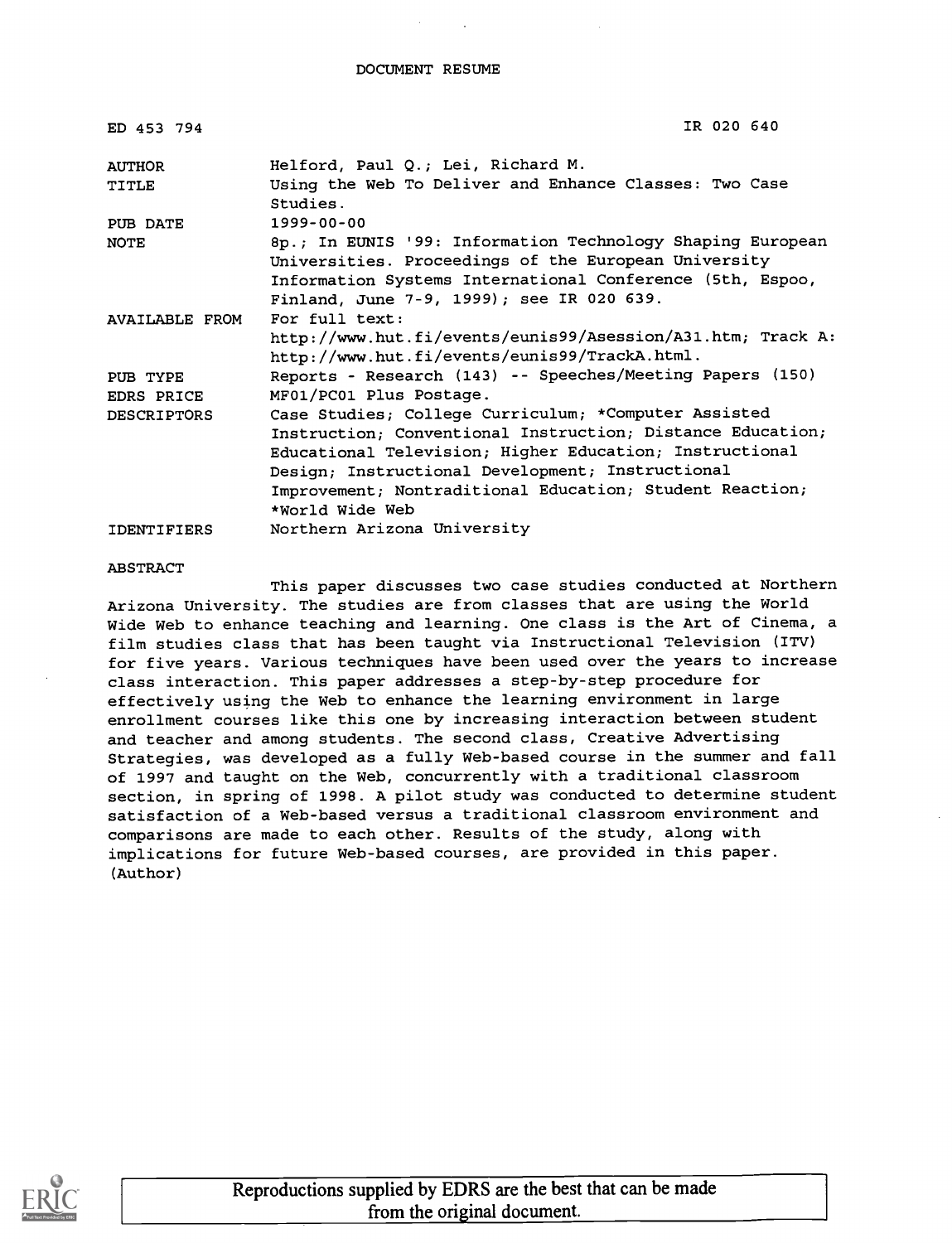# Using the Web to Deliver and Enhance Classes: Two Case Studies

By: Paul Q. Helford & Richard M. Lei

U.S. DEPARTMENT OF EDUCATION Office of Educational Research and Improvement EDUCATIONAL RESOURCES INFORMATION

CENTER (ERIC) This document has been reproduced as received from the person or organization originating it.

Minor changes have been made to improve reproduction quality.

2

Points of view or opinions stated in this document do not necessarily represent official OERI position or policy.

تقويد

 $\sim$  $\sum_{n=1}^{\infty}$ 

 $\Delta$ 

BEST COPY AVAILABLE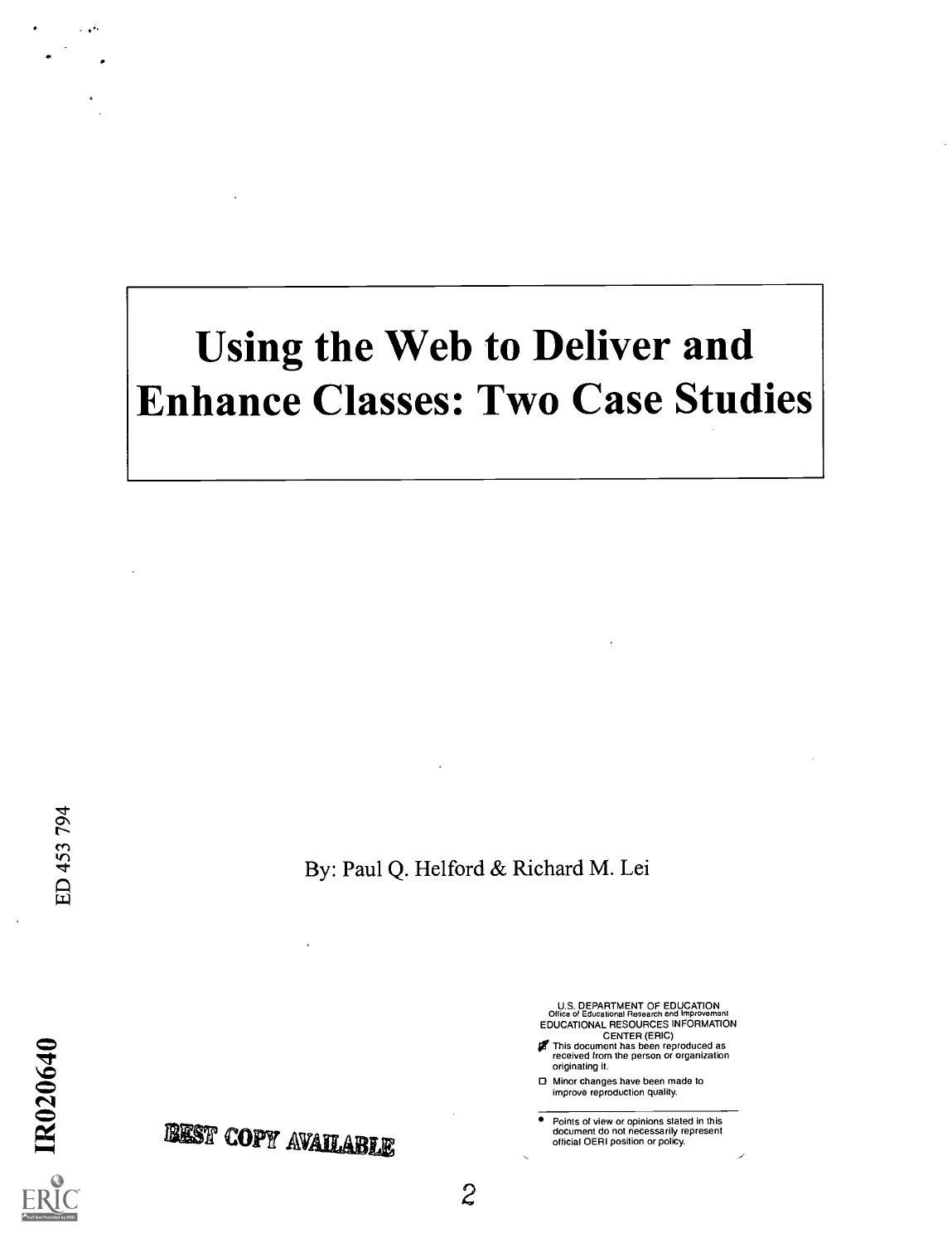### Using the Web to Deliver and Enhance Classes: Two Case Studies Paul Q. Helford, Director Office for Teaching and Learning Effectiveness Richard M. Lei, Associate Professor, School of Communication Northern Arizona University, USA

# Abstract

This paper discusses two case studies conducted at Northern Arizona University. The studies are from classes that are using the World Wide Web to enhance teaching and learning. One class is the Art of Cinema, a film studies class that has been taught via Instructional Television (ITV) for five years. Various techniques have been used over the years to increase class interaction. This paper will address a step by step procedure for effectively using the Web to enhance the learning environment in large enrollment courses like this one by increasing interaction between student and teacher and among students. The second class, Creative Advertising Strategies was developed as a fully web-based course in the summer and fall of 1997 and taught on the web, concurrently with a traditional classroom section, in Spring 1998. A pilot study was conducted to determine student satisfaction of web-based versus a traditional classroom environment and comparisons are made to each other. Results of the study, along with implications for future web-based courses, are provided in this paper.

# Background

Northern Arizona University (NAU) is located in the mountain community of Flagstaff, Arizona (population 50,000) at an altitude of 7,000 feet (2,100 meters) and is about a ninety minute drive to one of the Seven Wonder of the World, the Grand Canyon.

NAU is the smallest of three universities in the state of Arizona with an on-campus enrollment of approximately 14,000. The University of Arizona in Tucson and Arizona State University in Phoenix are large research institutions located in major metropolitan areas. Each of these two universities has an enrollment in excess of 40,000. The Arizona state legislature and the three-university governing board have mandated that NAU deliver higher education programs and courses throughout this large, sparsely populated state, from the Mexican border in the south to the northern most point on the Navajo Native American Indian reservation.

For decades NAU's continuing education program either hired teachers at locations throughout the state or had teachers travel sometimes hundreds of kilometers from the Flagstaff campus to statewide sites. This proved to be both time consuming and limiting.

In the spring of 1990, the university offered its first live interactive television courses to 59 students in Yuma, Arizona, some 250 miles away near the Arizona/Mexican border. Instructional Television (ITV) grew fitfully at first, facing deep internal divisions. Through a series of programs, workshops, seminars, research projects, grants and evaluation tools, all of which were developed with input from the teaching faculty, ITV has become a university success story. Today NAUNet, a distance-learning telecommunications network connects more than twenty statewide classrooms for live, full audio and video ITV classes, as well as classes that are shown on cable TV. This year about 9,000 students have enrolled in over 160 ITV classes.

# The Distance Learning Technology Mission

The NAU mission states that the university will "offer instruction... that employs a variety of strategies to support distance learning and provide opportunities for faculty (teacher)... development." And a stated NAU goal is "to be recognized as a national and international leader in the application of distance learning technologies."

NAU's accrediting agency, the North Central Association on Institutions of Higher Education (NCA) has published its Guidelines for Distance Education. The first of those guidelines is that distance education "programs provide for timely and appropriate interaction between students and faculty and

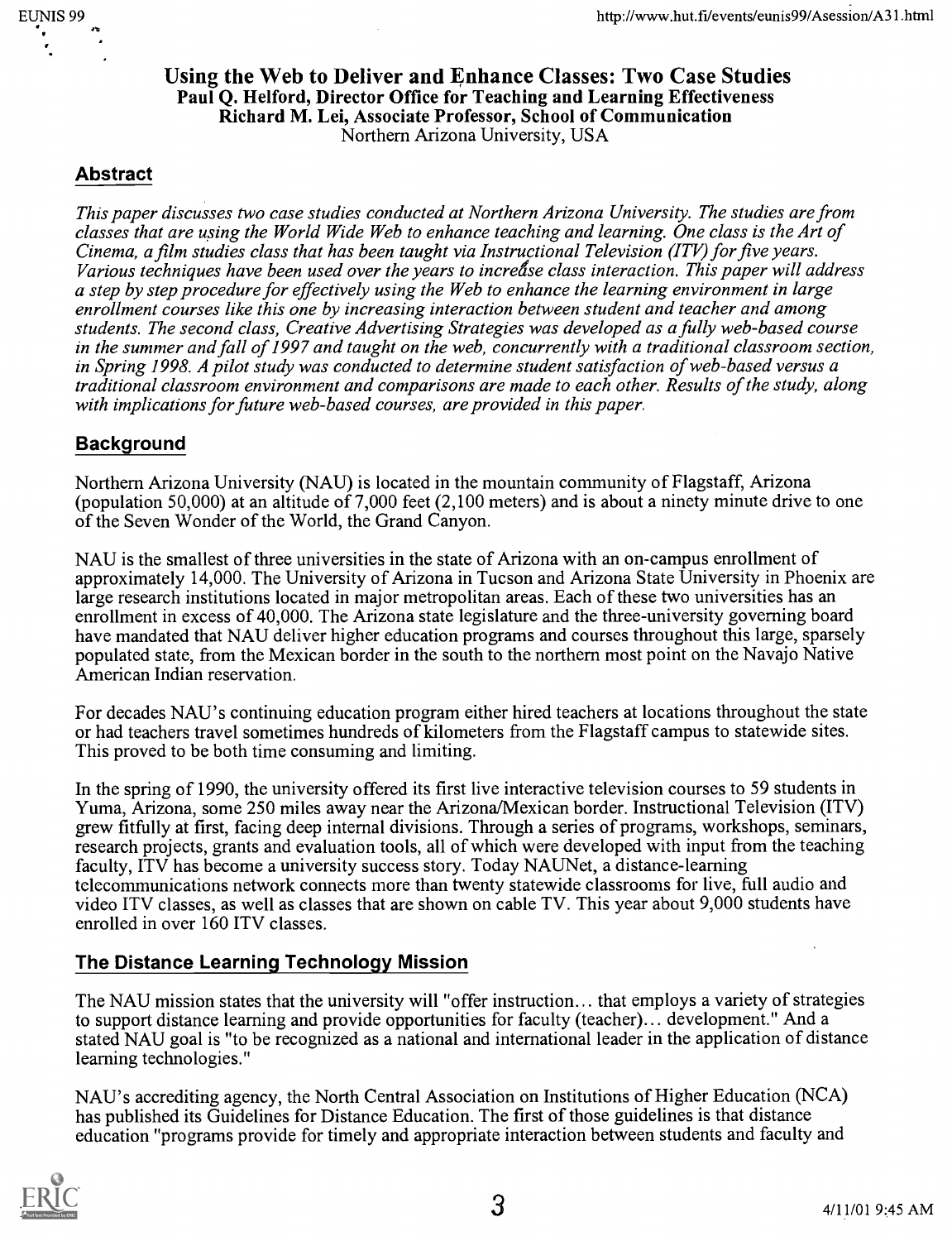EUNIS 99

among students."

Additionally NAU subscribes to the American Association of Higher Education's endorsed Seven Principles for Good Practice in Undergraduate Education. The first two principles are:

- . Good practice encourages contact between students and faculty.
- Good practice develops reciprocity and cooperation among students.

In its centralized development of web-based courses, NAU has incorporated interactivity into the course design. ITV course development, on the other hand, is not centralized, so some ITV classes, like some traditional classes, are more interactive than others are. The highest enrollment classes at NAU are offered live on cable TV. Students who watch the classes live at home are generally reticent about calling in. Many students tape the classes and view at their convenience. In these classes there is little contact between students and faculty, and reciprocity and cooperation among students has been almost been non-existent.

This paper discusses two case studies conducted at Northern Arizona University. The studies are from classes that are using the World Wide Web to enhance teaching and learning. One class is the Art of Cinema, a film studies class that has been taught via Instructional Television (ITV) for five years. Various techniques have been used over the years to increase class interaction. This paper will address a step by step procedure for effectively using the Web to enhance the learning environment in large enrollment courses by increasing interaction between student and teacher and among students.

The second class, Creative Advertising Strategies was developed as a fully web-based course in the summer and fall of 1997 and taught on the web, concurrently with a traditional classroom section, in Spring 1998. The results of a study conducted three times during the semester, which asked students to rate their overall satisfaction/dissatisfaction with the course mode of delivery along with implications of this study, conclude this paper.

# Class: The Art of Cinema

Approximately 25% of a student's academic career at NAU consists of general studies courses in the areas of arts, humanities, natural sciences, social sciences, language, analysis skills and world and cultural diversity. In the arts block a student can choose courses from the disciplines of music theory, theater and drama, literature and film studies. The Art of Cinema is an overview of the art, history, technique and business of film. Most students who take the course are juniors and seniors who have never studied film before.

The Art of Cinema has been a popular course for many years, offered in several large lecture sections, of about 150 each, every semester. Class size has influenced pedagogy which has been primarily lecture with many film clip examples. The class seemed a natural for ITV and since 1993 one section each semester has been offered on cable television with enrollments often reaching 300. Students are divided into two sections: a live studio section consisting of up to eighty students and a television section with hundreds enrolled. What little interactivity there had been in the lecture hall continues in the live smaller studio section but has been almost non existent among the home students.

### Interaction

There were various attempts at interaction. In the lecture section there had been two exams and two papers each semester. A weekly writing component was added to the class, thus affording students an opportunity to interact with the material, if not each other. During one semester video coupon gift certificates were handed out to anyone who called in from home with a relevant question or comment. That worked for a few weeks, but the same people kept calling in.

One activity that did work and has been repeated each semester has been to give students specific questions to think about one week and then offer credit toward a grade for contributing during the live class period. Specifically, the students read the novel and watch the film version of "One Flew Over the

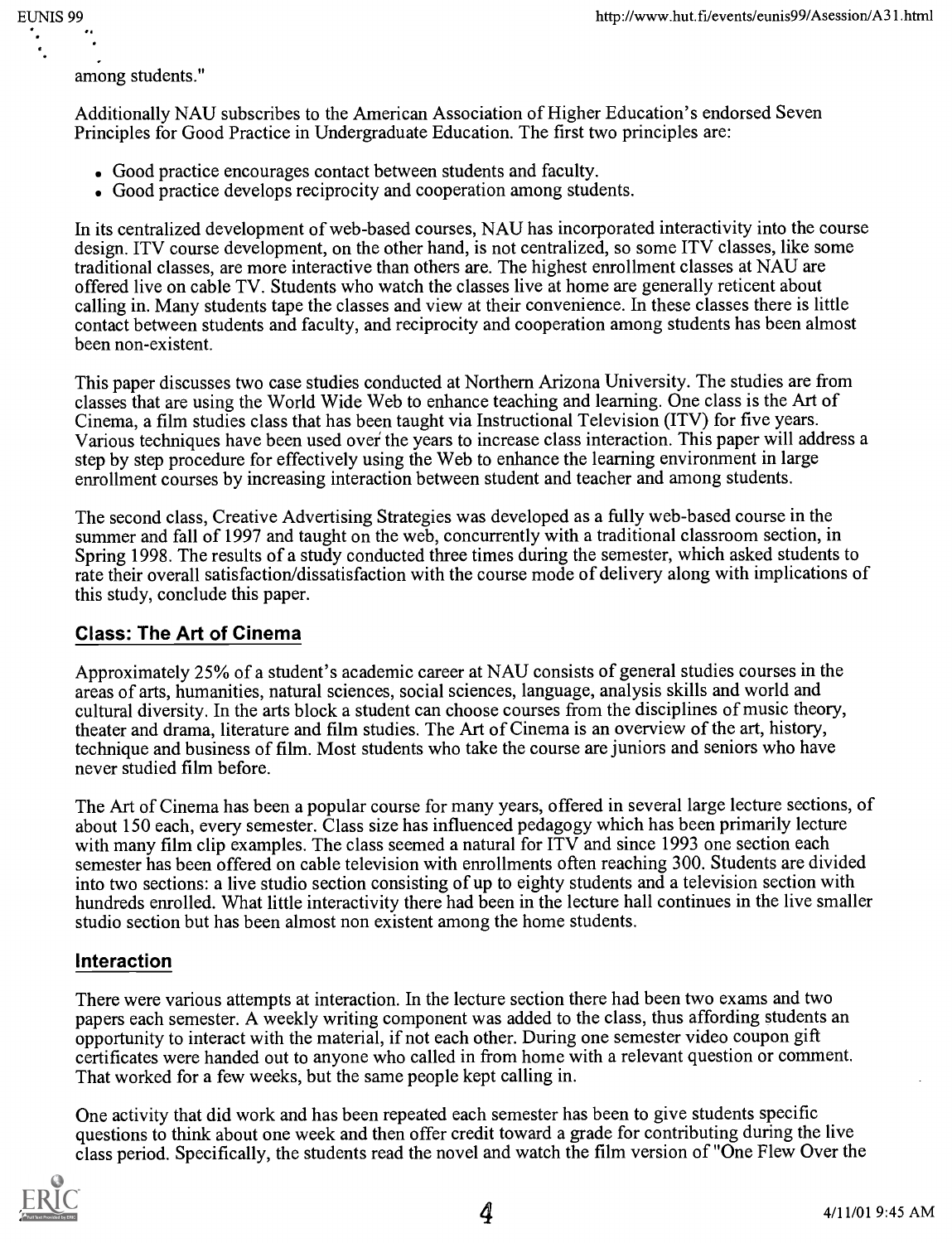Cuckoo's Nest." The week before the class discussion, the students are given ten questions to consider. The resulting class discussion lasts nearly two hours with students calling in from home interacting with those in the studio classroom, and the instructor. Still this is only one class period, and the course does not lend itself to a weekly discussion.

# Adding Technology

In spring of 1997 students in The Art of Cinema were required for the first time to submit all assignments electronically via E-mail. About half of them had used E-mail up to that time. They were given three weeks to establish an E-mail account. The instructor was much more lax about assignments being received on time, allowing both for technological problems and more importantly for students' fear and discomfort with technology. Faculty-student interaction increased so much that the instructor needed assistance and a separate account to handle the volume of E-mail. Enrollments fell in the class that semester for the first time.

In fall 1997 an asynchronous, text-based Virtual Conference Center (VCC) was added to the class. Now rather than individual E-mails to the instructor, the students were put into groups to write about the weekly lesson and movie with classmates. The first assignment was to introduce themselves to their group members. Another assignment was for each to find a cinema web site, share it with their group, evaluate the web sites and discuss criteria for evaluation. The most successful assignment was to set up virtual study groups for a midterm examination. The first week each group was given a study question to discuss. The second week, all the groups got together in the Virtual Conference Center to discuss their answers.

About ten percent of the total course points were for the weekly assignments. Almost all of the students did almost all of the assignments. The instructor needed even more assistance. Enrollment dropped again.

The enrollment in Fall 1998 was the lowest yet. The drop out rate was over 20%, ending with160 students. The students were again put into groups in the Virtual Conference Center, this time for a semester project, made up of seven assignments, accounting for over thirty percent of their grade.

The assignment was to do an in-depth study of one classic film by studying and writing about the movie individually and creating a group web site for the film. Assignments were due on a stated date but could be submitted in the VCC as late as 23:59 on the due date. Like most electronic communication, the Virtual Conference Center notes the time of submission.

There are a few keys to ensure student involvement in a virtual setting. First, credit toward their final grade must be given. Extra credit can be used, but that does not work as well. Flexibility on the instructor's part is necessary at this stage in students' technological savvy. Many students are still afraid of the technology, and the instructor may need to do some virtual hand holding to guide the students along. The student needs regular input from the instructor or from a qualified teaching assistant. For group work, a group leader must be identified.

The fall, 1998 Art of Cinema assignment schedule is included below and is easily adaptable to other academic disciplines. Note that the first assignment was E-mailed to the instructor, so that groups could be built using students' names.

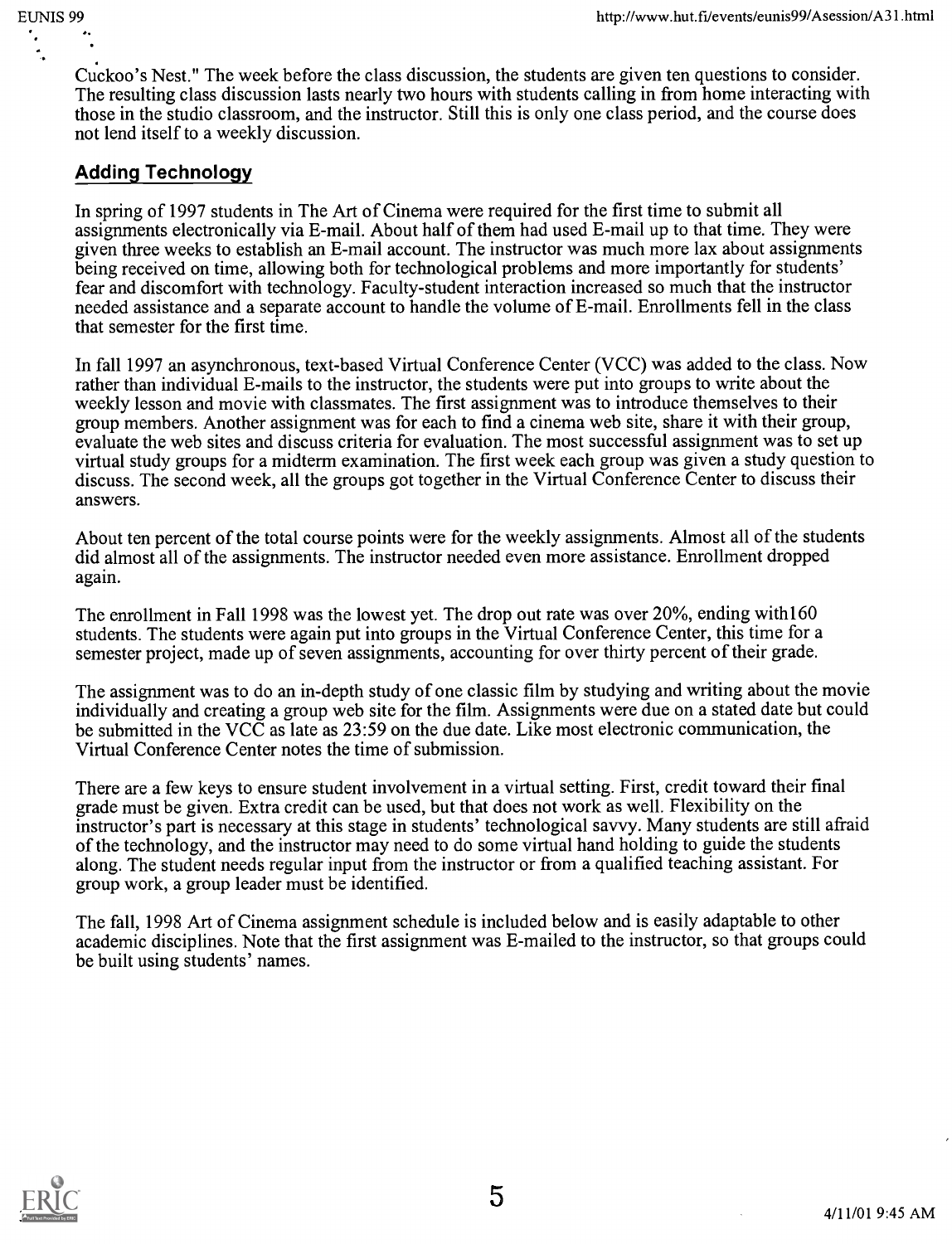|                      | <b>Assignment Schedule</b>                                                                                                                                                                                                                                                                                                                                                                                                                               |
|----------------------|----------------------------------------------------------------------------------------------------------------------------------------------------------------------------------------------------------------------------------------------------------------------------------------------------------------------------------------------------------------------------------------------------------------------------------------------------------|
| Assignment<br>number | Description                                                                                                                                                                                                                                                                                                                                                                                                                                              |
| #1                   | E-mail your top 3 movie choices and identify your skills<br>and strengths from this list to help determine the<br>contribution you can make to your group: knowledge of<br>html coding, knowledge of movies, web user, research on<br>the web, research in print, artistic, computer skills,<br>computer software (identify PowerPoint, Director, Page<br>Maker, etc.), writing ability, public speaking and<br>presentation skills, other (be specific) |
|                      | You may also include names of people you wish to work<br>with.                                                                                                                                                                                                                                                                                                                                                                                           |
| #2                   | Find your name in the Virtual Conference Center. Each<br>group is identified by a movie title. Your name should be<br>within one of the movies from your list. Introduce yourself<br>to your group. There will be specific items for you to<br>discuss.                                                                                                                                                                                                  |
| #3                   | You should have watched your movie by now and begun<br>research. Publish a home page for your web site. Note the<br>film title and names of your group members. In the VCC,<br>give your web page URL and request a presentation date.                                                                                                                                                                                                                   |
| #5                   | In VCC identify at least 8 links for your movie. Rank the<br>links from best to worst and discuss your criteria for the<br>ranking. Add at least four links to your web page. Add<br>other information to your web page. Discuss themes and<br>ideas that your will be exploring in your web site                                                                                                                                                        |
| #6                   | Complete your writing assignment and link it to your<br>movie home page.                                                                                                                                                                                                                                                                                                                                                                                 |
| #7                   | Complete your web site and grade each person in your<br>group.                                                                                                                                                                                                                                                                                                                                                                                           |
| #8                   | In-class Web Presentations are to be no more than 10<br>minutes long.                                                                                                                                                                                                                                                                                                                                                                                    |
|                      | low apouch time between each occionment both for the instru                                                                                                                                                                                                                                                                                                                                                                                              |

e certain to allow enough time between each assignment both for the instructor and the student.

# Class: Introduction to Advertising Course - ITV Example

Beginning in 1994, Introduction to Advertising has been taught via ITV on cable television every fall semester. This course is designed as an introductory level advertising class teaching vocabulary, concepts, and basic elements of advertising. Most students enrolled in the class are either freshmen or sophomores. Utilization of television allows large enrollments of approximately 170 per semester.

Students are divided into two sections: a studio section consisting of 18 individuals, and a television section where the remaining +/- 150 students watch the class via television on and off campus, live or on video tape. The studio students provide a "live audience" component in that they ask questions, are encouraged to participate, and provide an important feedback loop for the instructor. Students who view the course via television are encouraged to call in with questions. Those students who do call become

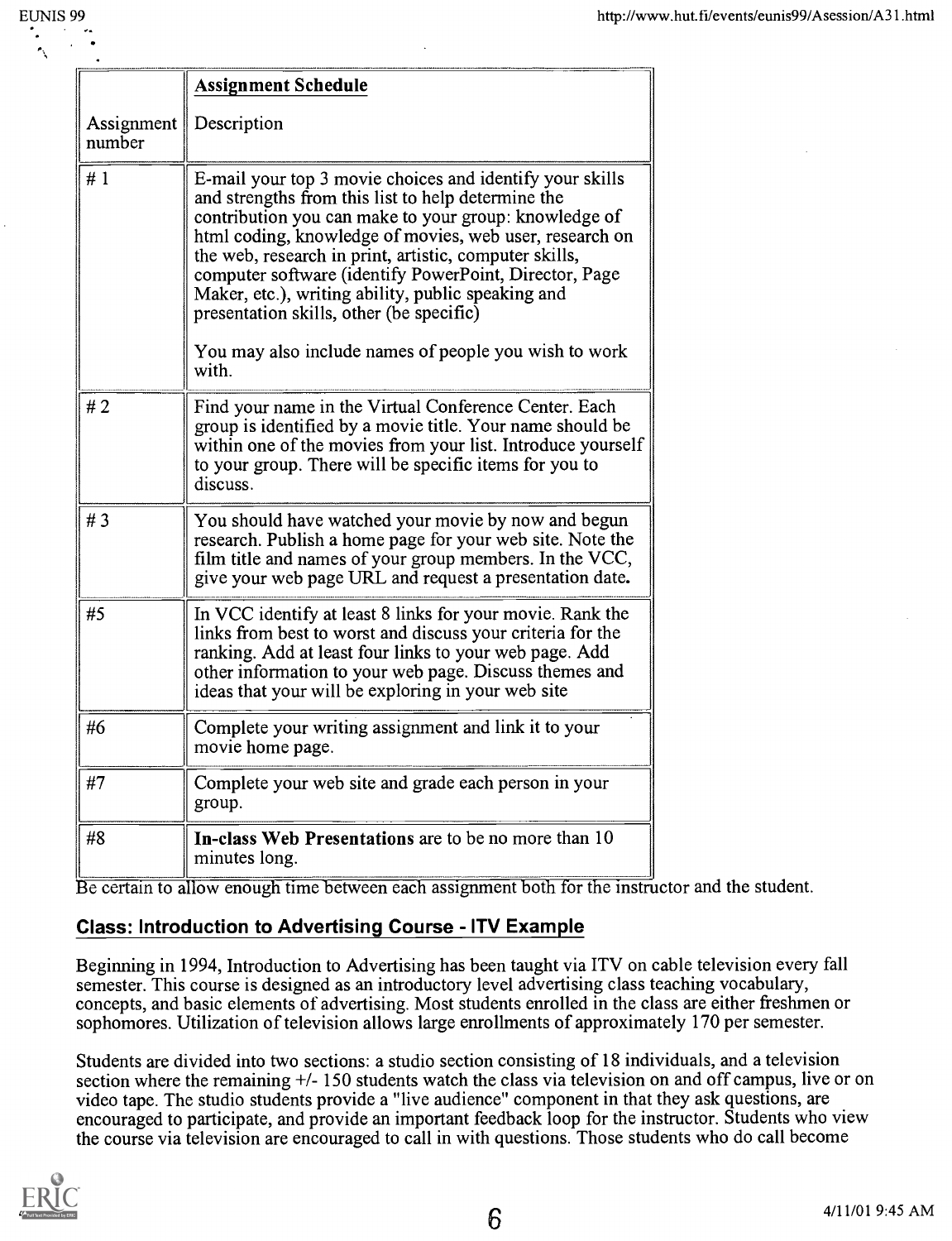part of the audio component of the class, and their questions are answered while the class is being broadcast live.

Student exam scores for both sections are essentially equal and student evaluations of the class are uniformly positive. The television model has been successful in exposing students to non-traditional teaching environments without sacrificing quality or student learning outcomes.

# Class: Creative Advertising Strategies - Web Based Delivery & Pilot Study

In the spring of 1998, another advertising course was developed for a different non-traditional teaching environment. Creative Advertising Strategies is a junior level course taken by advertising and marketing promotion majors. The course focuses on the marketing concepts utilized in advertising campaigns, and requires the students to work in teams to develop a prototype campaign as well as complete two examinations and read a textbook. This same course was also taught as a traditional class, and the lectures were video streamed allowing web-based students the opportunity to see lectures.

In order to assess strengths and weaknesses and assess learning outcomes, a pilot research study was conducted. The two sections of the course (one web-based, the other traditional classroom) were administered questionnaires at roughly four week intervals throughout the semester. A total of 17 questions were developed, which roughly translated to the

evaluation of overall student satisfaction with the course and its delivery mode.

Five broad conclusions were suggested by this research:

- Students in both the web and lecture sections reported greater overall satisfaction as the course progressed throughout the semester.
- Throughout the semester, the lecture section reported greater overall satisfaction with the class than the web section at all reporting intervals.
- The greatest strength reported by students in the lecture section was "faculty and student interaction" while web students reported "convenience."
- The greatest weakness reported by students in the lecture section was "inconvenient time/location." Web-based students reported "lack of faculty and student interaction" as the greatest weakness. This was the opposite of the strengths noted by each section.
- Consistent with lower overall satisfaction in the web class, students performed 4% -10% below the lecture in their mid-term and final exam scores.

Working on team projects proved to be the greatest challenge for this web-delivered class. Despite use of a variety of electronic means, students believed that their lack of face-to-face contact was difficult to overcome. Most often, they developed their own means to facilitate communication, and appeared to default to whichever communication means were easiest, E-mail, virtual conferencing, telephoning, or face-to-face contact.

## Implications for Web Course Development

This pilot study suggested five key implications for those developing web-based courses in the future:

- In that convenience is perceived as a major advantage of a web class, faculty should provide means (e.g. E-mail, virtual conferencing, etc.) to ensure adequate faculty-student interaction. Students can become overwhelmed and feel isolated because they do not have regular person-to-person contact with each other.
- Students will likely perform below those who enroll in a traditional course. Additional review materials or segmenting material into relatively short "learning modules" help break up content into smaller, testable units.
- . Group/team projects pose scheduling and implementation challenges. In classes where group activities are utilized, virtual conferencing should be implemented.
- . Students should be required to demonstrate that they have adequate computer skills and access to



EUNIS 99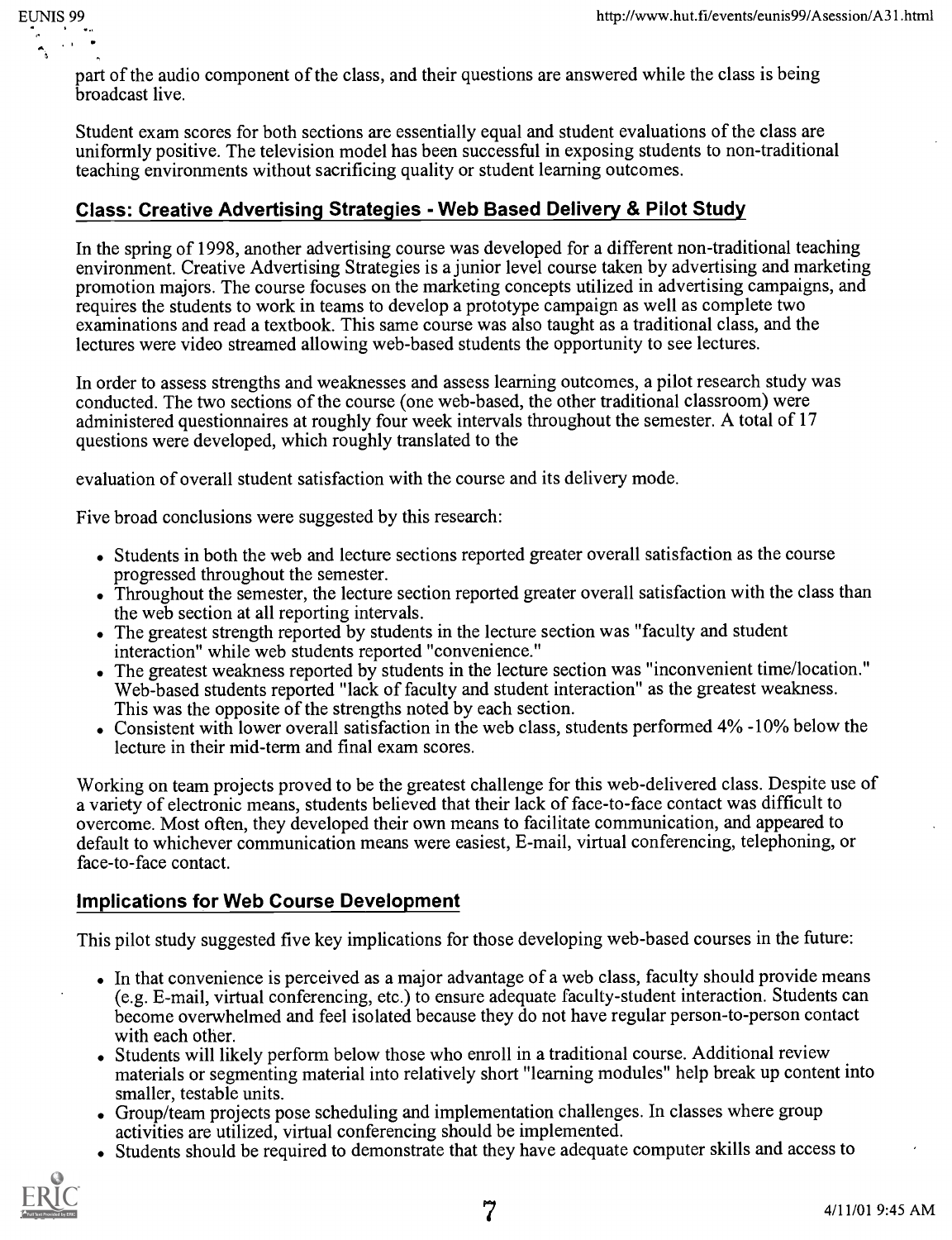

- appropriate equipment before registering for a web-based class.
- Blending of technologies is suggested, For example, supplement web materials with an audio track of the instructor giving a truncated lecture could better simulate a classroom environment.

Web-based delivery offers institutions a means to extend their geographic service area, and to serve a student population who would otherwise not have the opportunity to take university classes. As improvements in pedagogy are implemented, student satisfaction and performance will be maximized.